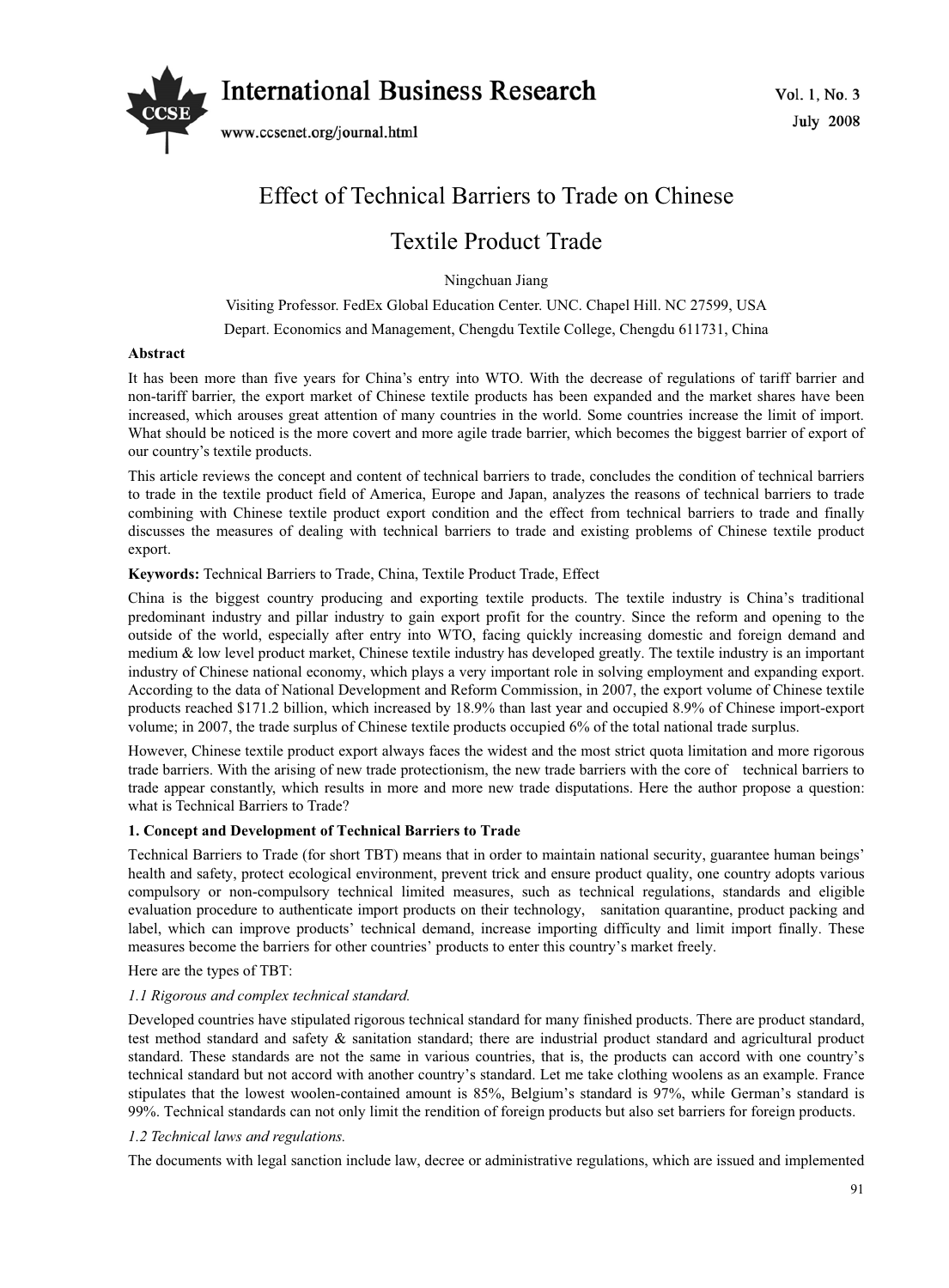by power organs. Some countries issue more and more complex technical regulations to limit importing products. Export of one product is related with various compulsory regulations of import countries. For example, when exporting textile products to America, Japan, France, Britain and Canada, one country should consider some relevant regulations such as demand of burning behavior standard, otherwise exporting products may meet with barriers.

#### *1.3 Management regulations of product packing and label.*

Some countries make rigorous regulations on packing's and labels of import products. The products must accord with these regulations, otherwise they are prohibited from being imported or sold in the import country's market. The regulations include material, specification, word, figure or code of the product packing. Some packing materials should be testified by the exporter providing with disinfection documents, otherwise products cannot be used or importer. For example, in Jan. 1999 Canada proposed the quarantine demand for wooden packing's of Chinese import products. However, in June of 1999, European Union proposed new demand for wooden pickings' of Chinese import products, that is, wooden pickings' should not contain barks and wormhole with the diameter more than 3mm, wooden pickings' should be dried and should not contain water amount for more than 20%. Other countries also propose some relevant demand for Chinese products.

Labels are extremely important for exporting apparel. For example, European Union countries stick ecological labels on import textile products. The ecological label "OKO-TexStandard 100" is the passport for textile products enter the textile products market of EU; Australia stipulates that on the labels of import apparel, there must be components of raw-materials, age and stature explanation, washing method and production country; Canada stipulates that lobes of import apparel must be printed in English and French.

# *1.4 Inspection procedure.*

With the severe competition in the international market, in order to implement trade protectionism policy many developed countries adopt various covert protection methods, among which inspection procedure is one important trade barrier. The forms of inspection procedure are: increasing inspection items, making inspection technology more complex, increasing demand of parameter veracity , inspection instruments, inspection methods, inspection environment and inspection technicians. For example, European Union demands to inspect whether import textile products own heavy metal, pesticide and pentachlorophenol, which becomes a trade barrier difficulty for developing countries to overcome.

# *1.5 Environmental and ecological standard.*

In 1996, International Standard Organization (ISO) issued ISO 14000 *Environment Management System* international standard, but many countries stipulate their own standards according to local condition, which brings severe barriers to international trade. In the name of protecting environment, developed countries stipulate rigorous technical regulations through legal method to form a green technical barrier to prevent foreign products from entering the domestic market.

# **2. Technical Barriers to Trade in Textile Product Industry of America, EU and Japan**

The textile industry in China always produces much profit. One fifth of Chinese foreign trade export volume comes from the textile industry. The main target markets of Chinese export textile products are America, European Union and Japan. And these three places feel the great threat coming from Chinese textile industry. Combining with other elements such as politics, economy and environment protection, these three places stipulate various technical barriers to trade especially aiming at Chinese textile products. These technical barriers to trade are listed as following:

#### *2.1 America.*

There are compulsory acts, demand for packing and labels, evaluation procedure for testing eligibility's and green barriers, among which green barriers have two types. One type of barriers is set in the progress from designing and producing textile products to reject and reuse products; another type of barriers is to demand that textile products should not exert bad influence on the consumers' health during the process of using and wearing textile products.

#### *2.2 European Union.*

EU is the first group which realizes the technical barriers to trade in the international trade. TBT in the textile product industry are: eco label, health and safety regulations, green barriers, EU new policies for chemical products, social accountability standard(SA8000)GS. mark,etc.Eco labels: among these marks, Oeko Tex Standard 100 and Eco Label are most popular. Oeko Tex Standard 100, about product quality, is stipulated and issued in 1992 by International Environment Protection Textile Association on the basis of doing research on product ecology, which is used for testing the harmful substances of textile products. Comparing with Chinese current textile product standard, Oeko Tex Standard 100 gives definite and quantitative regulation on ecological harmful substances in textile products.

Green barriers: with the excuse of protecting ecological environment and consumers' health, EU stipulated the ban of Chinese textile products export to establish "green barriers" to prevent Chinese textile apparels from entering their markets. For example, on Jan. 6 of 2003, EU passed the instruction of 2003/03/EC to prohibit the manufactures from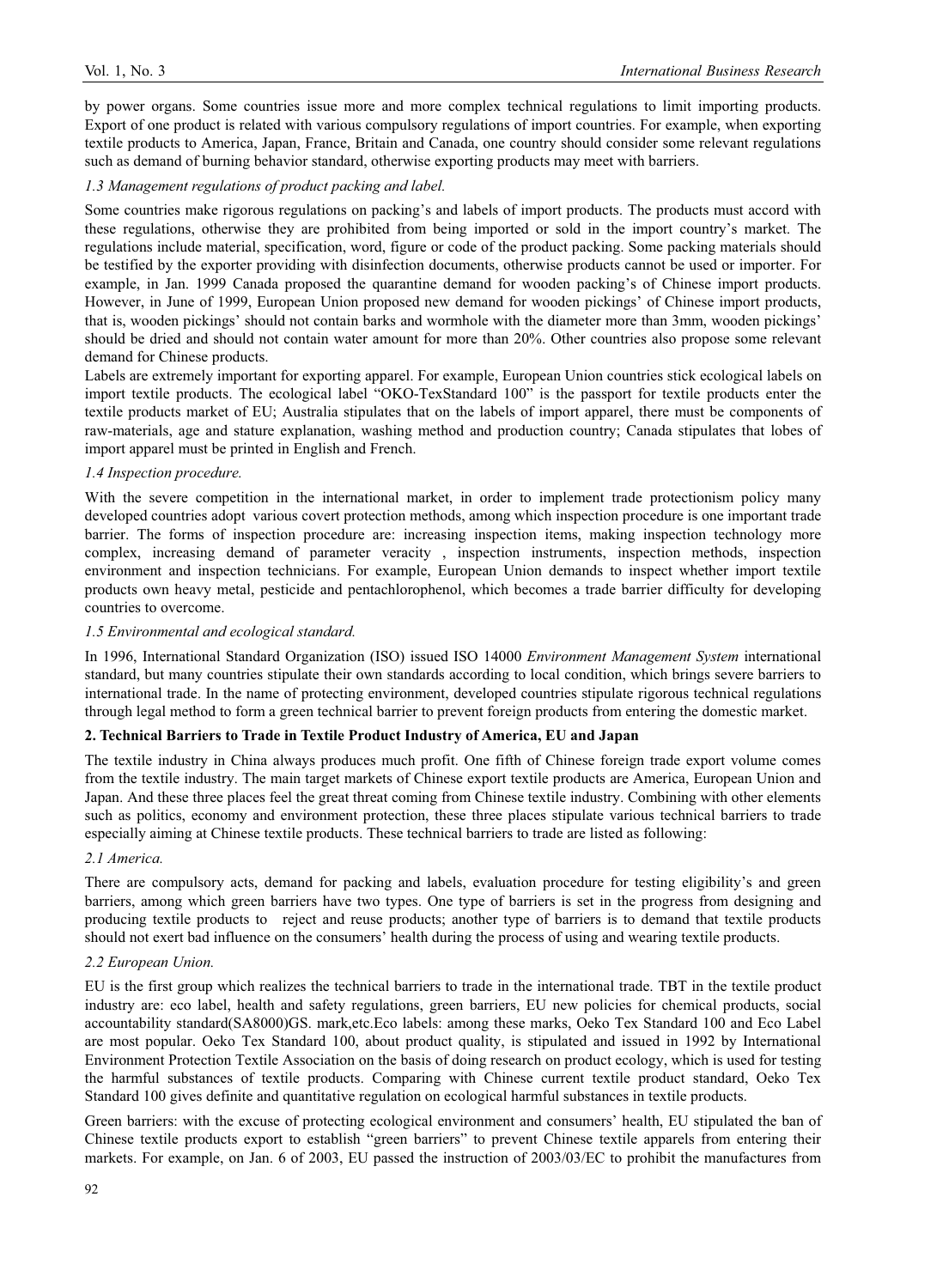#### using the blue colorant in textile leather products.

#### *2.3 Japan.*

except for some regulations similar with TBT, in order to enter Japanese market, the textile products must satisfy various compulsory technical standards, such as national specification, group specification, random quality standard.

#### **3. Reasons for China Encountering TBT**

#### *3.1 Trade protectionism re-arising and foreign countries protecting domestic textile apparel market*

TBT is gradually replacing tariff and non-tariff barriers. In future, the trade disputes caused by TBT will be more. Especially after the textile quota was cancelled, European countries and America were stricken greatly. New protectionism re-arose. Many countries made use of TBT to suppress some competitive countries such as China to protect their domestic market, decrease unfavorable balance of trade and win some chips on politics.

*3.2 Developed countries strengthening the consciousness of environment protection, safety and health.* With the popularity of consciousness of sustainable development and environment protection as well as the increase of people's living standard, developed countries develop their standard of environment protection, safety and health on textile apparels. However, because there is great gap between Chinese textile products and the developed countries' standard, Chinese textile products are always limited by TBT such as green barriers, eco labels, safety demand, eligible evaluation procedure, SPS, pickings and labels.

#### *3.3 Developed countries decreasing trade favorable balance to protect domestic market*

Because the labor cost is high in developed countries, their competition ability to sell medium  $\&$  low level textile products is lower than that of developing countries. Their domestic market shares are also impacted by the same foreign products with low cost. Therefore, setting TBT is a kind of method to protect domestic market. After entry into WTO, the export trade volume of Chinese textile products gradually increase. American, Japan and EU are the main markets for Chinese exporting textile products. There exists mint trade favorable balance in importing & exporting textile products and this trade favorable balance is increased from 2000 to 2003 intensely. Because of the severe existence crisis in the textile industry, America, Japan and EU have to adopt measures. Therefore , they set various TBT to abate domestic employment pressure, decrease impact of import products and reduce trade favorable balance.

# *3.4 China lagging behind the western countries in technology and manufacturing equipment as well as having not strong competition ability Chinese textile products export is comparatively not competitive.*

Even though Chinese textile products export has been developed for the recent years, but because of the slow technical level, most of export products are featured with low technology, low quality and unadvanced manufacturing equipment. Comparing with the foreign products' improving production technology, product quality and standard, the weakness of Chinese export products is obvious. According to some relevant materials, 70% of industrial standards are lower that that of international standard. Therefore, even if the developed countries do not stipulate complex and rigorous technical standards, most Chinese products will be refused.

# *3.5 China having unadvanced technology and inspection equipment as well as low standard.*

For a long time, Chinese textile apparel has been inspected in some traditional items. The inspection equipment is simple without high precision. Lacking technical communication and cooperation with foreign competitors, Chinese textile inspection technology lags begin that of developed countries. Until now, there are almost 90 items of national standard which are relevant with safety of textile products. Even though these standards adopt ISO standard, but there is still a gap with international standard, which causes big difference in the inspection results and forms technical barriers to trade.

# *3.6 Exporting enterprises lacking authentication consciousness, quick-respondence mechanism and early warning mechanism.*

Because most Chinese export enterprises' information channels are hindered , they lack standard consciousness, regulation consciousness, authentication consciousness and information of foreign TBT, which make themselves passive when facing foreign TBT. Therefore, most export products cannot reach international technical standard including manufacturing condition, craftwork and method. Even if some products have quality inspection, but without authentication, these products still cannot enter the main markets of foreign countries, which causes the loss of profit of the enterprise.

# **4. Effect of TBT on Chinese Textile Products**

The developed countries such as America, EU and Japan limit the export of textile apparel through stipulating relevant technical regulations and standards, which exert more and more influence on Chinese textile product export. From the nature, TBT is a double-edged sword, which has positive influence on international economy and Chinese economic development as well as the negative influence.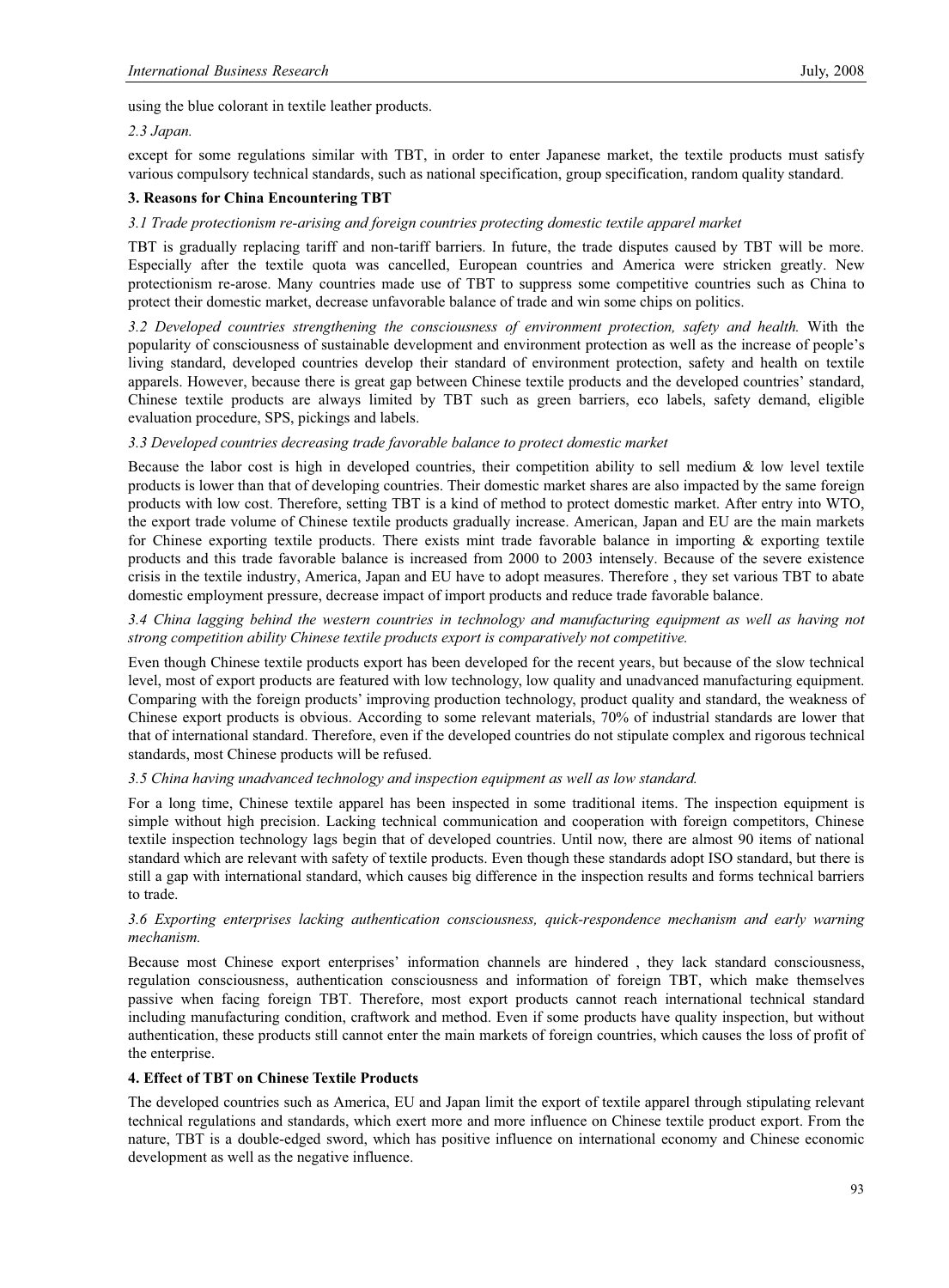# *4.1 Positive influence.*

Currently, foreign rigorous TBT is greatly affecting Chinese textile product export. However, from a long-term view, it will extort positive influence on the development of Chinese textile product industry.

#### 4.1.1 Driving technical advancement.

Foreign TBT becomes the challenge to Chinese textile product export, meanwhile, it provides strong momentum for Chinese textile industry to realize technical advancement.

4.1.2 Promoting adjustment of products' structure.

With the purpose of protecting environment and human beings' health, the proper technical index is stipulated to decrease harmful textile products trade, which also can promote Chinese textile industry to adjust products' structure, develop further processing products of environment protection and regard "green textile apparel" as a new growth point for export. Thus Chinese textile products can break foreign TBT and enlarge the international market occupancy rate.

# 4.1.3 Promoting the change of conception.

From some certain point of view, Chinese textile products export encountering foreign TBT may make the operators and manufacturers of Chinese textile industry change their wrong conception: from only focusing on products' outside quality to focusing on products' outside and inside quality; from only emphasizing on products' quality to emphasizing on product's quality and manufacturing process; from taking economic profit as primacy to emphasizing on economic profit and consumers' profit.

#### 4.1.4 Perfecting construction of system.

Currently, China has more than 10 centers of inspecting prohibited dye in the textile products exporting bases such as Shanghai and Suzhou. And more than 20 inspection organizations in China have gained authentication qualification to issue inspection report of prohibited dye. At present, there have been more than 200 enterprises getting authentication certificate of Oeko-TexStandard l00. This will be good for fair competition in domestic market and for leading consumers to choose satisfactory products. And it's meaningful for China to expand textile product export volume and break developed countries' green barriers.

*4.2 Negative influence.* 

Statistics of UN Trade Developing Conference shows that Chinese textile export products suffers great loss for \$7.4 billion because of TBT. Some experts think that TBT's influence on Chinese textile product export is more than that of anti-dumping case. Therefore, TBT's negative influence on China is more than positive influence. In 2002, 67.2% of textile apparel enterprises were influenced by TBT. A huge mount of products had to retreat from foreign market and suffered the loss for \$1.17 billion. In 2003, 74.4% of enterprises were influenced by TBT with the loss of more than \$1 billion. The loss extent is larger than that before China's entry into WTO. 15% of Chinese textile products could not accord with American "green" demand, thus exporting products for \$8 billion were influenced. EU's Instructing of Prohibiting Nitrogen Dye has influenced more than 70% apparel enterprises. German "green angel", Canadian "environment choice", Japanese "eco standard" have made the barrier for Chinese textile products export. And various bad influences appear.

4.2.1 Entry requirement for Chinese textile products is high and international shares are challenged.

Chinese textile products are always exported to markets of Chinese Hong Kong, Japan, America and EU, in which the export shares occupy over 75% of Chinese total export volume. However, green barriers are severe in these places which pay more attention to environment protection and safety. Their green trade barrier system becomes more and more complete and the standards are rigorous than before. TBT especially green barriers have become a very important barrier in textile products trade. These stipulations not only strictly limit the usage of harmful chemicals in textile products but also give definite environment protection demand in various stages of textile product lifecycle, including manufacturing fiber, planting  $\&$  disposing cotton, processing  $\&$  manufacturing products and consumption, etc. These stipulations include chlorinated organic carrier, formaldehyde residues, antiseptic, soluble heavy metal residues, acid  $\&$ basicity extent of fabric, coloration extent & special odor; prohibiting usage of elements destroying ozonosphere; controlling or perishing some harmful germina; the released waste in manufacturing process cannot exceed the standard. If Chinese textile products cannot reach the standards stipulated by these countries, the market shares will be shrunken. And America, Japan and European countries are important members of "Trade and Environment Committee" in WTO. Their activity always result in Domino Effect so that some emerging industrialized countries also simulate them to make TBT, thus Chinese textile products export may encounter more severe situation.

4.2.2 Export cost is increased and competition is weakened.

The implement of green barriers demands that the principles of environment science and eco science should be applied into the process of products' manufacturing, processing, storage and transportation, which forms a complete and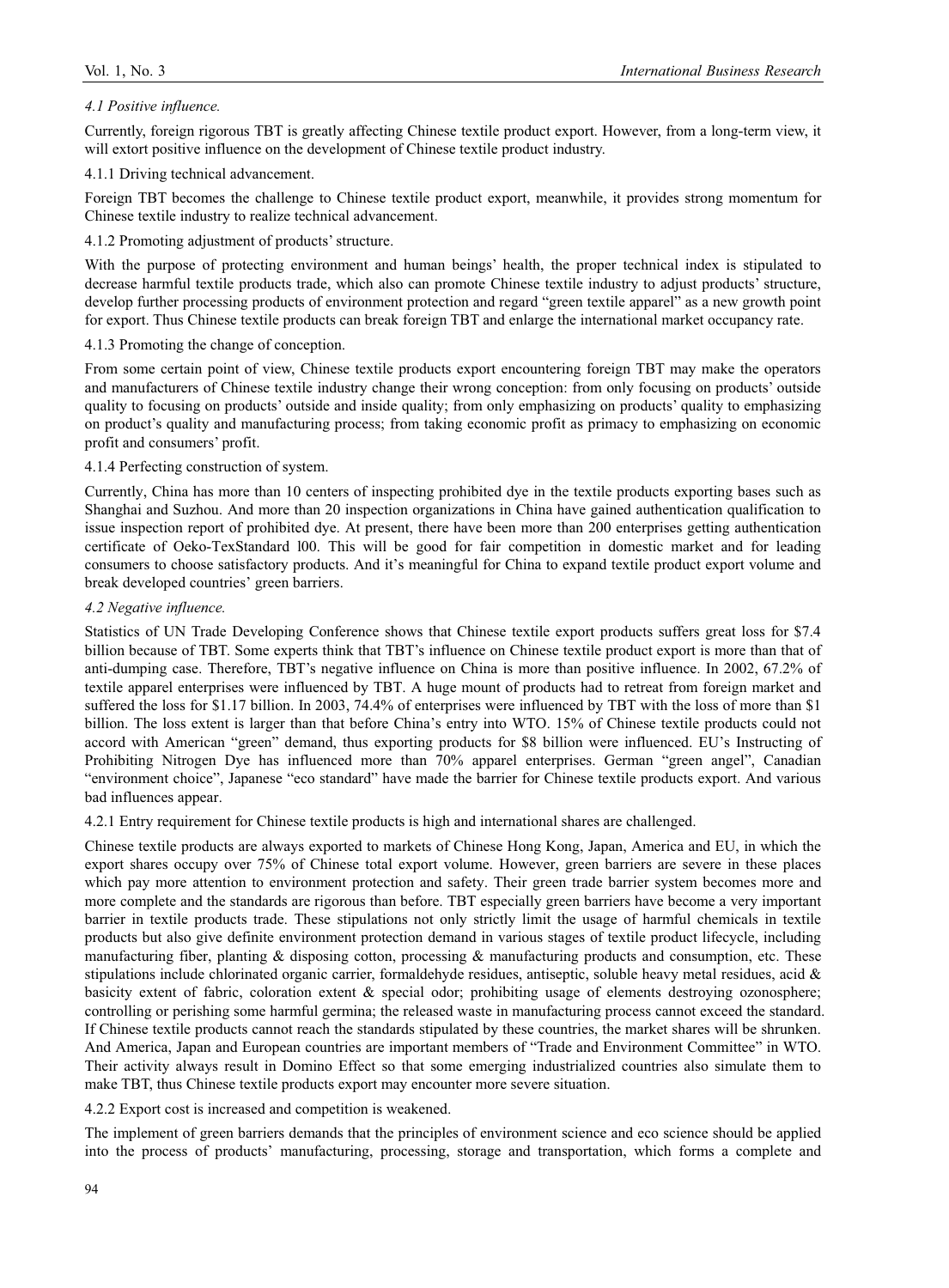non-pollutant environment management system and influence every link of process from manufacturing, selling to handling abandonment. Therefore, in order to reach the environment standard of importing countries, Chinese textile products exporters have to increase investment of equipment and labors as well as do environment authentication. The improvement of inspection machines and authentification & inspection fee in the designated foreign inspection organizations will increase the export cost of enterprises. However, Chinese textile enterprises' competition advantages focus on low-cost labors,. The products' technical content is low, which weakens Chinese textile industry's competition in the international market. As a developing country, China has to acclimatize the "green tide". There's no way for China to exclude and reject it. In order to acclimatize the "green tide" and break the TBT, the fee of every link of process from manufacturing, selling to handling abandonment will be increased, thus the total cost also will be augmented. The original price advantage is comparatively weakened, the enterprise's profit is influenced and the international competition of enterprise's export will be bated.

4.2.3 Complex procedure and high expense will increase the cost.

The application of EU's textile products'eco label is handled in European countries and the procedures are complex. These complex procedures and demands increase the application difficulty and export cost of Chinese enterprise. After EU's REACH code was implemented, according to the estimate of EU, the inspection fee of every chemical element is 85,000 Euro and the inspection fee of every new element is 570,000 Euro, which will result in great trade barriers for Chinese textile industry.

4.2.4 The affected scope is vast and some relevant industries are influenced.

TBT not only influence Chinese textile apparel industry but also affect printing  $\&$  dyeing industry, chemical agents industry, fiber & raw material industry, transportation industry and decrease the business and income of these industries.

4.2.5 TBT not only affects the market occupancy rate and income of Chinese export enterprises but also influences Chinese employment.

According to survey, when Chinese textile products export is decreased for 1%, the domestic production will be decreased for 0.5%. The number of unemployment population will be 36,000, which will cause great social pressure. The extremely high dependence on international trade will make Chinese textile industry face great international market risk.

#### **5. Measures to Cope with TBT for Chinese Textile Products Export**

With the trend of integrative international economy and trade liberalization, and when traditional and non-traditional tariff barriers are dismantled, Western developed countries adopt more covert, less transparent, not easily to be supervised and predicted protective measures---- Technical Barriers to Trade to prevent products of developing countries from entering domestic markets. Therefore, doing research on measures to cope with TBT of developed countries is meaningful for Chinese export trade and production.

*5.1 Main methods adopted by the government*

5.1.1 Strengthening cross-national communication and negotiation to reduce TBT.

Chinese government should positively participate in international bilateral and multi-lateral negotiation and strengthen communication with developed countries' governments to reach understanding and memo among countries and reduce TBT as much as possible. The government should develop diplomacy in textile industry to strengthen competition in Chinese textile industry. Through reinforcing the communication, intercourse and mutual trust with the international rivals, cooperators, relevant industries, consumers, social groups, economic & political organization and individuals, the government should try to banish and avoid the collision and gulf due to misunderstanding, which can enhance Chinese international image, establish the status of powerful country, create Chinese textile national brand, improve the general good reputation of Chinese textile industry, construct industrial system in order to ensure that Chinese textile industry can stabile, healthily and quickly develop in the era of economic and trade globalization.

5.1.2 Strengthening macro-regulation, standardizing and guiding industry to develop healthily.

The government should strengthen macro-regulation, encourage establishing high technology and environmental protection textile enterprises and encourage powerful enterprises to invest and establish enterprises outside of China. The government also should standardize and guide the textile industry to develop healthily, which can promote industry to upgrade.

5.1.3 Pushing international standard.

According to statistics, 70-80% of Chinese current industrial technology standard is lower than international standard or foreign advanced standard and technical equipment lags behind the developed countries for 10 to 20 years. The government should increase propaganda, extend international standard such as ISO 9000 quality management and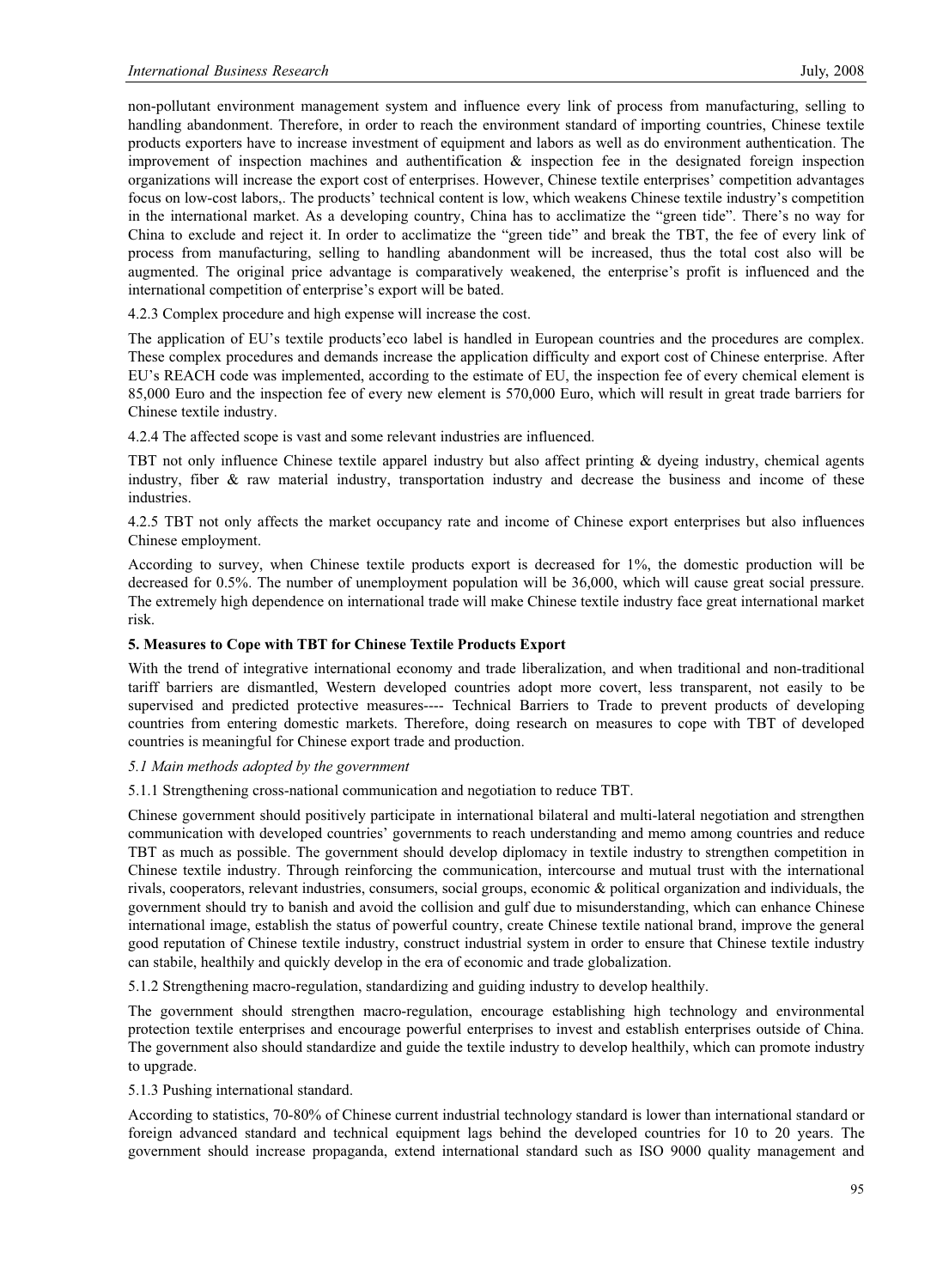quality guarantee standard and ISO 14000 environment management standard. Even though ISO standard is not compel lent standards but it is authoritative in the world. Promoting ISO standard is the passport for products entering international market.

5.1.4 Stipulating various technical rules and standards suitable for international market.

Facing more rigorous technical demand of foreign TBT, China should stipulate and perfect technical regulations about textile products, health and environment protection. China should supplement and perfect current methods of inspecting textile products, enhance accuracy and reliability of inspection methods, strengthen compulsory standard and relevant technical regulations with key limitation index and promote the system of "environment protection mark". For the current problems of disobeying stipulating, implementing and supervising regulations, the government should connect enterprise manufacturing, people's demand with form of supervising inspection level.

5.1.5 Establishing special institution and doing serious research on TBT agreement.

Chinese relevant departments should establish special institutions, organize experts to participate in stipulating international standards and reflect some opinions and demands of Chinese textile apparel export enterprises on international standards. The government should establish and perfect quick-response and early warning mechanism by consulting EU's early warning mechanism, which is divided into four grades from low level to high level including green, yellow, orange and red grades. When the export is increased sharply, the government can adjust the export of domestic enterprises to avoid TBT; when the foreign countries set the higher level TBT for some certain textile apparel, the government can adjust early warning grade to remind domestic enterprises of noticing the change. Therefore, the early warning mechanism can create good conditions for Chinese textile products entering international market.

5.1.6 Strengthening cultivating talents.

To some extent, market competition is the talents competition. The government should increase the investment on inspection technology, methods of inspecting products' quality, collocation of inspection equipment, technical laws and regulations to cultivate the technical talents.

#### *5.2 Measures to Cope with TBT for Chinese textile enterprises*

The textile industry is one of pillar industries of Chinese national economy. The output and production ability of Chinese chemical fiber, yarn, cloth, silk and apparel ranks No. 1 in the world. China has become the biggest country manufacturing textile products in the world, but just the biggest not the most powerful.

The change of all countries' economic development level and industrial structure has the direct influence on the transit of textile trade mode. Analyzing from international competition, the decisive elements are labor cost and technical level. China is featured in huge population and low cost labor. Therefore, Chinese products always cost-effective in the international market. However, this advantage is challenged by other countries such as India, Pakistan, Bengal. Comparing with these countries, Chinese coast areas have lost the advantage of low labor cost. Therefore, Chinese textile industry should improve competition advantage by making use of labor cost advantage. The government should do the following things:

5.2.1 Improving export products' quality and ameliorating structure of export products.

The product quality is the key for existence and development of enterprise. Chinese enterprises have to invest more on science and technology, improve products' technical content, promote new products in international market or realize technical innovation to make structure of export products satisfy demand of various consumers, especially the consumers of developed countries. For TBT in EU, American and Japanese markets, we should readjust products' structure according to the changed technical standards in order to make our products enter the international main markets.

5.2.2 Establishing Chinese own brands and increasing products' additional value. Brand is created through long-term anneal in the market. A well-known international brand symbolizes high-quality products, reliable and honest consumers and continuous profit of enterprise. At preset, in Chinese export textile apparel, there's no any brand or just appointed brand by the buyer or processing trade for buyer. The brand and profit is occupied by the buyer. How can Chinese textile products establish their own brand and form the reliable products conception? Therefore, Chinese textile apparel export enterprises should emphasize on brand establishment of products to make more consumers know Chinese products and enterprises.

5.2.3 Cultivating China's own technical talents.

One hand, Chinese government should cultivate talents. On the other hand, Chinese enterprises should improve scientific and technical level. The government should cultivate export specialist and talents in enterprises' quality supervision department and financial management department. These talents should learn in the practice and practice to learn to change old conception, renovate knowledge, improve their own quality to face the fierce international competition.